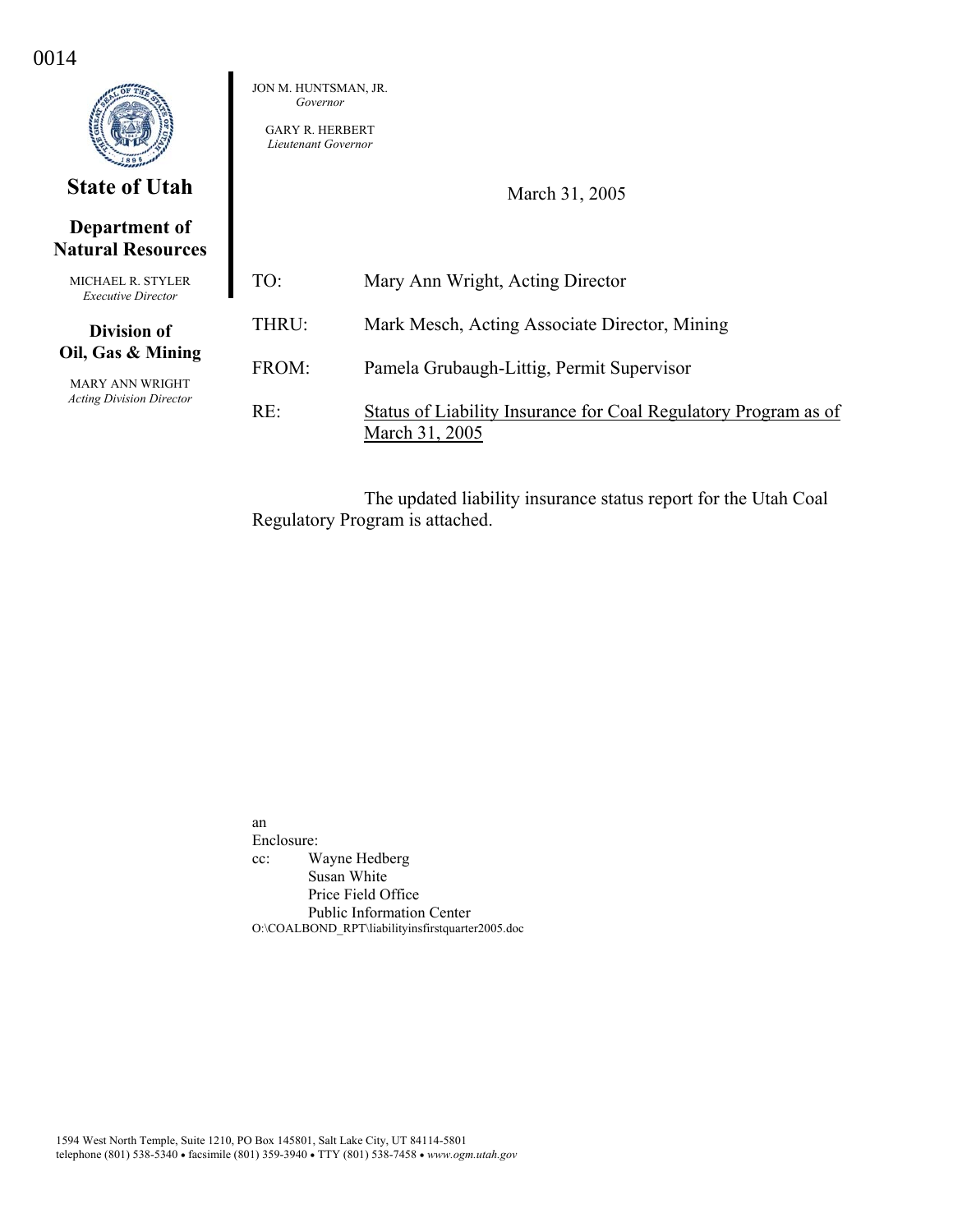| Name of Project                                                                           | <b>Policy Number</b> | <b>Primary Insurance Company Effective</b><br>(Best's Rating)<br>2005 | <b>Dates</b>          | "Acord<br>Form" | <b>XCU</b><br>(Explosives) | <b>Claims Made or Per</b><br>Occurrence<br>(Retroactive Date) |
|-------------------------------------------------------------------------------------------|----------------------|-----------------------------------------------------------------------|-----------------------|-----------------|----------------------------|---------------------------------------------------------------|
| Lodestar Energy, Inc.<br>White Oak #1 & #2 Mine<br>C/007/001 (Chapter 7)                  |                      |                                                                       |                       |                 |                            |                                                               |
| Castle Gate Holding Co.<br><b>Castle Gate Mine</b><br>C/007/004                           | BOG 5086545          | <b>Steadfast Insurance Company</b><br>(A)                             | 07/30/04-<br>07/30/05 | Yes             | Yes                        | Occurrence                                                    |
| Canyon Fuel Co, LLC<br>Skyline Mine<br>C/007/005                                          | 3711-00-10           | Federal Insurance Company<br>$(A++)$                                  | 07/31/04<br>07/31/05  | Yes             | Yes                        | Occurrence                                                    |
| <b>Plateau Mining Corporation</b><br><b>Star Point Mine</b><br>C/007/006                  | BOG 5086545          | Steadfast Insurance Company<br>(A)                                    | 07/30/04-<br>07/30/05 | Yes             | Yes                        | Occurrence                                                    |
| Hiawatha Coal Company Hiawatha<br>Complex<br>C/007/011                                    | GLO0834442605        | Zurich American Insurance Co. 04/01/04-<br>(A)                        | 04/01/05              | Yes             | Yes                        | Occurrence                                                    |
| Nevada Electric Investment<br>Company<br><b>Wellington Preparation Plant</b><br>C/007/012 | GL324999             | Colony Insurance Co.<br>(A)                                           | 02/09/04<br>02/09/05  | Yes             | Yes                        | Occurrence                                                    |
| UtahAmerican Energy, Inc.<br>Horse Canyon Mine<br>C/007/013                               | 37104410             | Federal Insurance Company<br>$(A++)$                                  | 06/01/04-<br>06/01/05 | Yes             | Yes                        | Occurrence                                                    |
| Mountain Coal Company<br>Gordon Creek #2, #7 & #8 Mine<br>C/007/016                       | 3711-00-10           | Federal Insurance Company<br>$(A++)$                                  | 07/31/04<br>07/31/05  | Yes             | Yes                        | Occurrence<br>(\$500,000 per<br>location)                     |
| Canyon Fuel Co, LLC<br>Soldier Canyon Mine<br>C/007/018                                   | 3711-00-10           | Federal Insurance Company<br>$(A++)$                                  | 07/31/04<br>07/31/05  | Yes             | Yes                        | Occurrence<br>(\$500,000 aggregate<br>per location)           |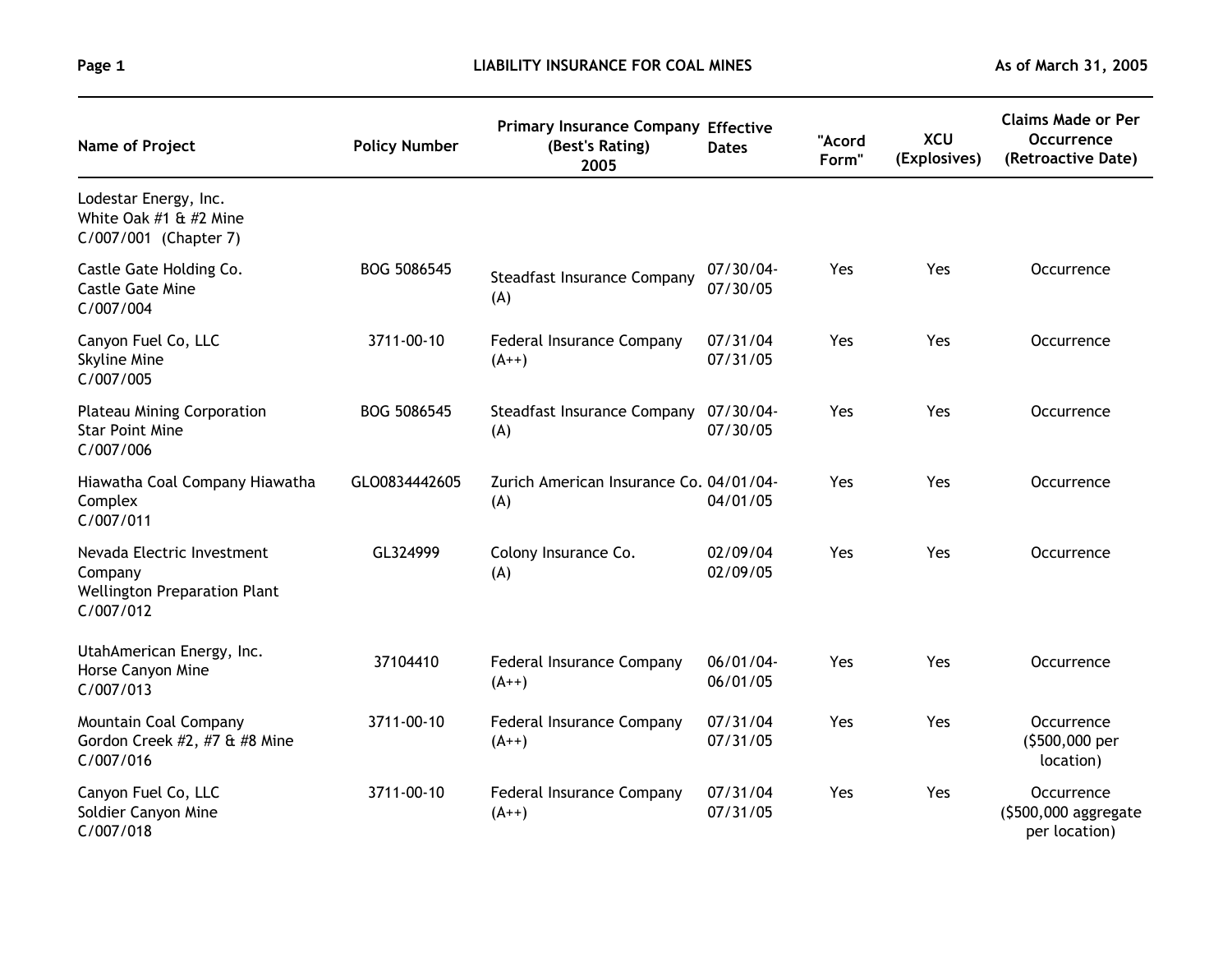| Name of Project                                                                    | <b>Policy Number</b> | <b>Primary Insurance Company Effective</b><br>(Best's Rating)<br>2005 | <b>Dates</b>             | "Acord<br>Form" | <b>XCU</b><br>(Explosives) | <b>Claims Made or Per</b><br>Occurrence<br>(Retroactive Date) |
|------------------------------------------------------------------------------------|----------------------|-----------------------------------------------------------------------|--------------------------|-----------------|----------------------------|---------------------------------------------------------------|
| Andalex Resources, Inc.<br><b>Centennial Mine</b><br>C/007/019                     | 3710-25-94           | Federal Insurance Company<br>$(A++)$                                  | 07/01/04-<br>07/01/05    | Yes             | Yes                        | Occurrence                                                    |
| Hidden Splendor Resources Inc.<br>Horizon Mine<br>C/007/0020                       | 3711-052             | Federal Insurance Agency<br>$(A++)$                                   | 06/01/04-<br>06/01/05    | Yes             | Yes                        | Occurrence                                                    |
| Savage Industries, Inc.<br>Savage Coal Terminal<br>C/007/022                       | HDOG18072518         | Ace American Insurance<br>Company<br>(A)                              | $04/01/05$ -<br>04/01/06 | Yes             | Yes                        | Occurrence                                                    |
| Andalex Resources, Inc.<br><b>Wildcat Loadout</b><br>C/007/033                     | 3710-25-94           | Federal Insurance Company<br>$(A++)$                                  | 07/01/04-<br>07/01/05    | Yes             | Yes                        | Occurrence                                                    |
| Canyon Fuel Co, LLC<br><b>Banning Loadout</b><br>C/007/034                         | 3711-00-10           | Federal Insurance Company<br>$(A^{++})$                               | 07/31/04<br>07/31/05     | Yes             | Yes                        | Occurrence<br>$(5500,000$ aggregate<br>per location)          |
| <b>Sunnyside Cogeneration Associates</b><br>Sunnyside Refuse & Slurry<br>C/007/035 | 3581-69-76           | Federal Insurance Company<br>$(A++)$                                  | 08/01/04<br>08/01/05     | Yes             | Yes                        | Occurrence                                                    |
| <b>Plateau Mining Corporation</b><br><b>Willow Creek Mine</b><br>ACT/007/038       | BOG 5086545-00       | Steadfast Insurance Company<br>(A)                                    | 07/30/04-<br>07/30/05    | Yes             | Yes                        | Occurrence                                                    |
| Canyon Fuel Company, LLC<br>Dugout Canyon Mine<br>C/007/039                        | 3711-00-10           | Federal Insurance Company<br>$(A^{++})$                               | 07/31/04<br>07/31/05     | Yes             | Yes                        | Occurrence<br>(\$500,000 aggregate<br>per location)           |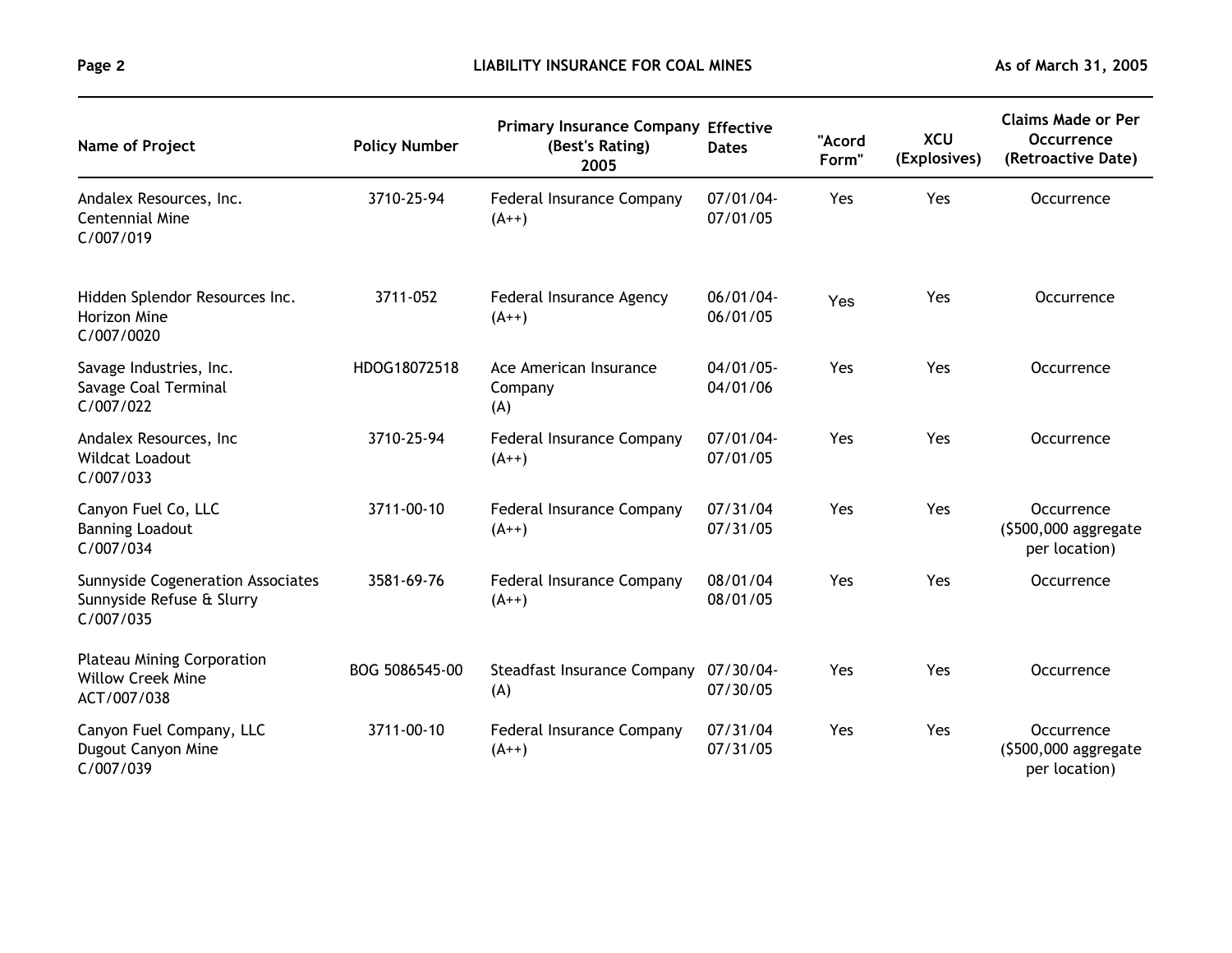| Name of Project                                                                           | <b>Policy Number</b> | <b>Primary Insurance Company Effective</b><br>(Best's Rating)<br>2005          | <b>Dates</b>          | "Acord<br>Form" | <b>XCU</b><br>(Explosives) | <b>Claims Made or Per</b><br>Occurrence<br>(Retroactive Date) |
|-------------------------------------------------------------------------------------------|----------------------|--------------------------------------------------------------------------------|-----------------------|-----------------|----------------------------|---------------------------------------------------------------|
| West Ridge Resources, Inc.<br>West Ridge Mine<br>C/007/041                                | 3710-95-30           | Federal Insurance Company<br>$(A^{++})$                                        | 07/01/04-<br>07/01/05 | Yes             | Yes                        | Occurrence                                                    |
| <b>Star Point Waste Fuel</b><br><b>Sunnyside Cogeneration</b><br>Association<br>C/007/042 | 3581-69-76           | Federal Insurance Company<br>$(A++)$                                           | 08/01/04<br>08/01/05  | Yes             |                            | Occurrence                                                    |
| <b>Consolidation Coal Company</b><br>Hidden Valley Mine<br>C/015/007                      | BOG9377215-01        | Steadfast Insurance Company 11/05/04<br>(A)                                    | 11/05/05              | Yes             | Yes                        | Occurrence                                                    |
| PacifiCorp<br><b>Trail Mountain Mine</b><br>C/015/009                                     | U0614A4A05           | <b>Associated Electric and Gas</b><br><b>Insurance Services Limited</b><br>(A) | 04/01/05<br>04/01/06  | Yes             | Yes                        | Occurrence                                                    |
| <b>Consolidation Coal Company</b><br><b>Emery Mine</b><br>C/015/015                       | BOG9377215-01        | Steadfast Insurance Company<br>(A)                                             | 11/05/04<br>11/05/05  | Yes             | Yes                        | Occurrence                                                    |
| PacifiCorp<br>Des-Bee-Dove Mine<br>C/015/017                                              | U0614A1A05           | <b>Associated Electric and Gas</b><br>Insurance Service Limited (A)            | 04/01/05<br>04/01/06  | Yes             | Yes                        | Occurrence                                                    |
| PacifiCorp<br>Deer Creek Mine<br>C/015/018                                                | U0614A1A05           | <b>Associated Electric and Gas</b><br>Insurance Services Limited (A) 04/01/06  | 04/01/05              | Yes             | Yes                        | Occurrence                                                    |
| PacifiCorp<br>Cottonwood/Wilberg Mine<br>C/015/019                                        | U0614A1A05           | Associated Electric and Gas<br>Insurance Services Limited (A) 04/01/06         | 04/01/05              | Yes             | Yes                        | <b>Claims Made</b><br>(12/24/86)                              |
| Co-Op Mining Company<br>Bear Canyon Mine<br>C/015/025                                     | 3602136              | AIG<br>$(A++)$                                                                 | 01/01/05<br>01/04/06  | Yes             | Yes                        | Occurrence                                                    |